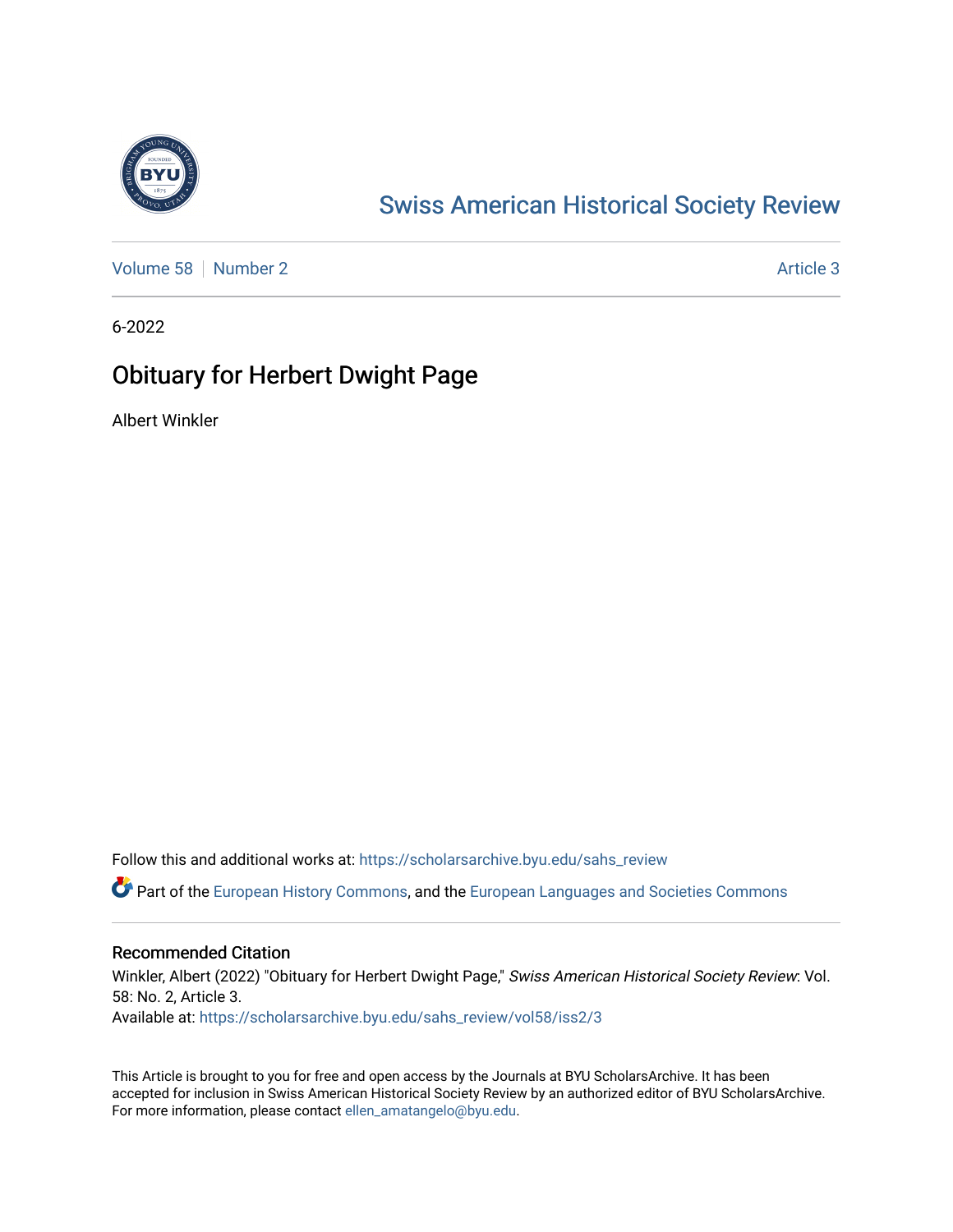*Obituary* 111



## **Herbert Dwight Page 1953-2022**

*A Remembrance by Albert Winkler*

Our dear personal friend and close associate of the Swiss American Historical Society, Herbert Dwight Page, died on Wednesday, February 2, 2022, in the Sweetwater Hospital in Sweetwater, Tennessee, of complications from the COVID virus. He was 68 when he died. He was survived by his cousins, Melanie Todd Hoyle (Bence) and Faye Todd Lakey (Dale).

The hospital staff provided excellent care and did all they could to make Dwight comfortable while in their care. He fought hard to get well. He was alert during his stay, and he spoke with his cousin, Melanie Hoyle, on the phone just a week before his passing and seemed to be optimistic about his possible recovery. Melanie Hoyle was most kind in contacting the SAHS with the news of his passing. Unfortunately, friends and family members could not visit him in the hospital, since he had been placed in quarantine.

A graveside service was scheduled for February 17, 2022, at the Hillsdale Memorial Park. Rev. Dr. Susan Margaret Hudson was scheduled to officiate at the ceremony. Dwight was a member of Madisonville Presbyterian Church in Madisonville, Tennessee. He lived in Madisonville, Tennessee, at the time of his passing. Dwight originally came from North Carolina, where he was born at Laurinburg on September 3, 1953. His parents were Herbert Conroy Page and Connie Maxwell Todd. He was an avid scholar who achieved much in his academic career. He earned a bachelor of arts degree in European Studies